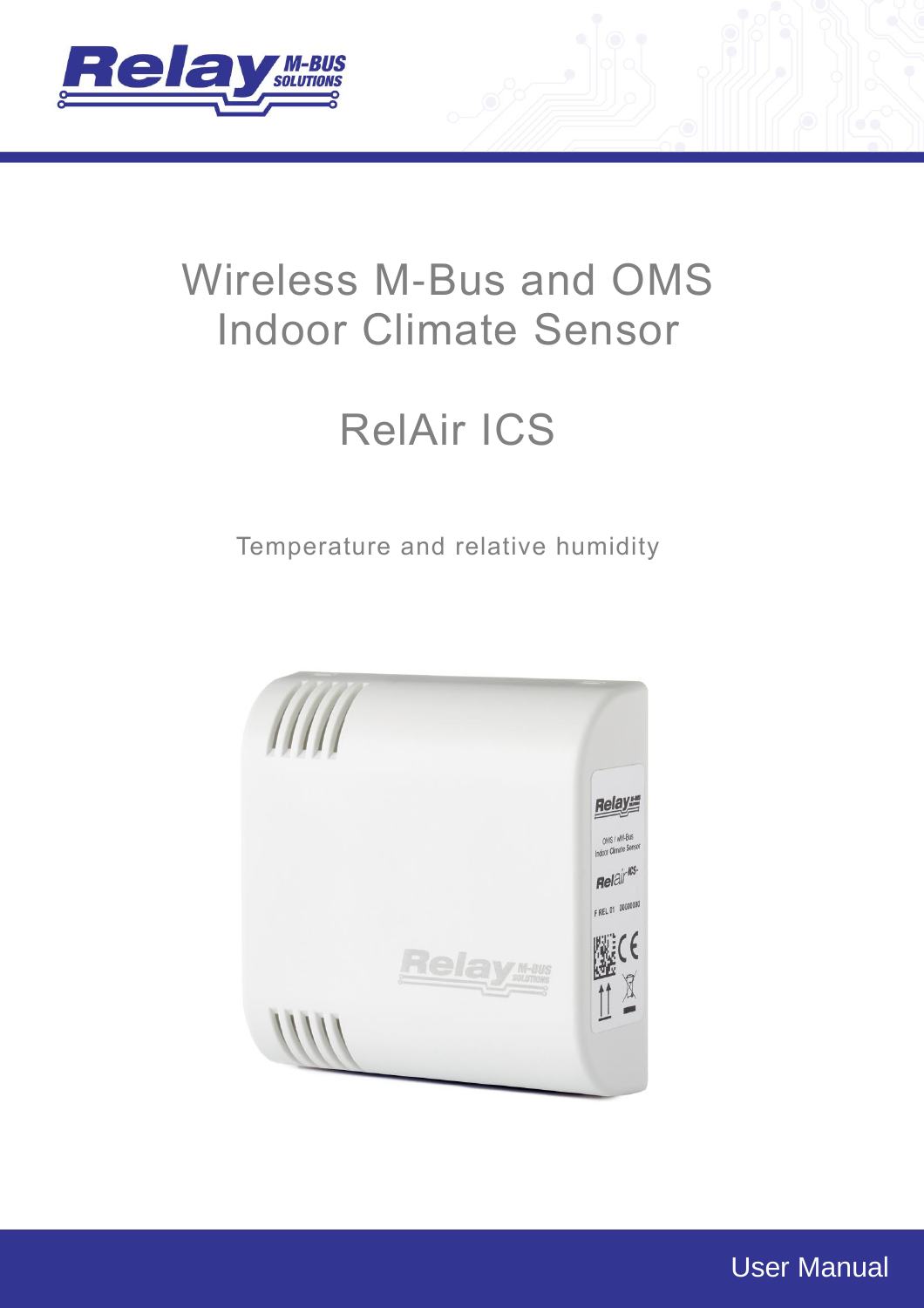

### **Table of Content**

© Relay GmbH 2019 www.relay.de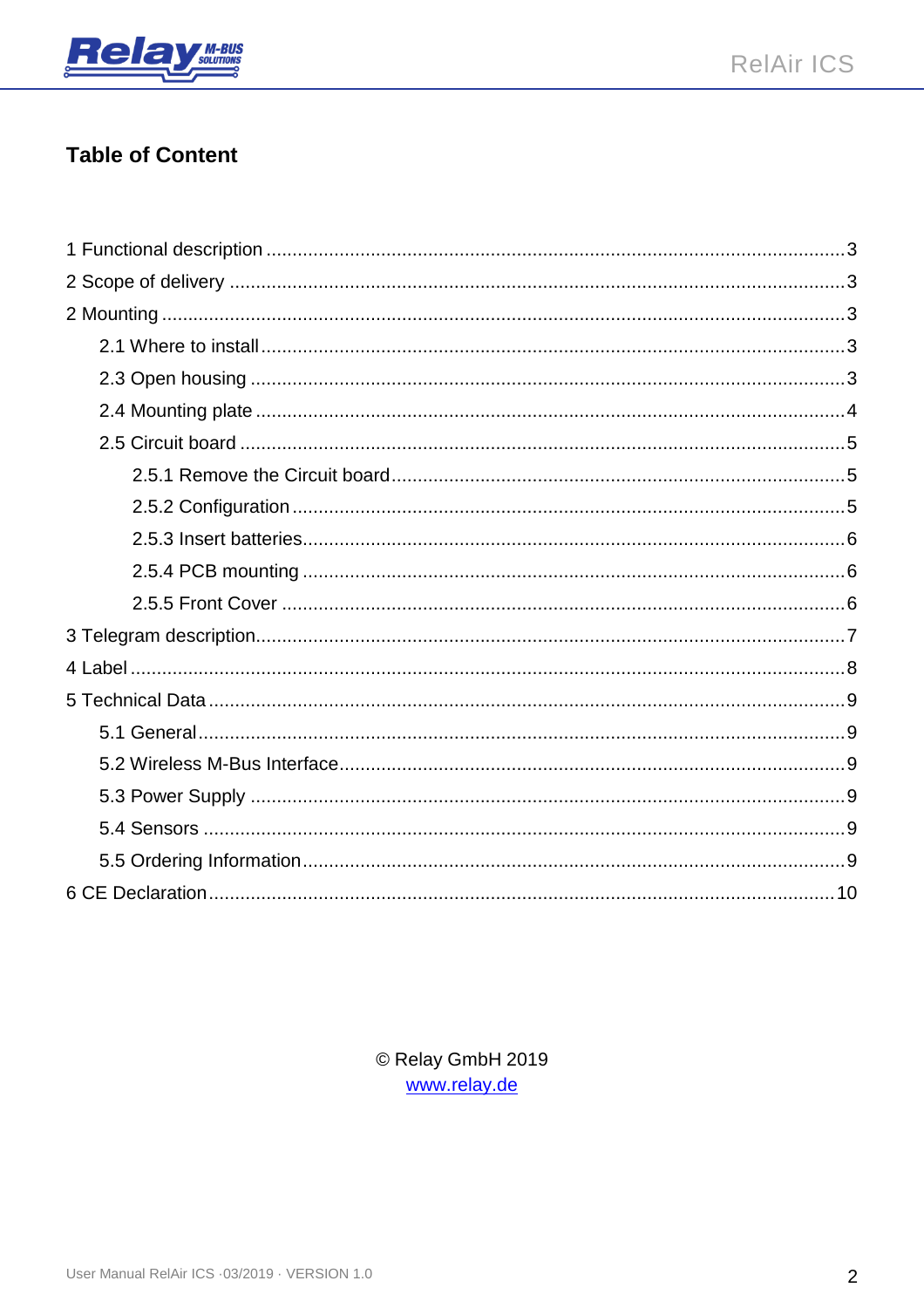

## <span id="page-2-0"></span>1 Functional description

The Relay radio humidity and temperature sensor RelAir ICS can be integrated into an existing wireless M-Bus OMS network and provides reliable temperature measurement data. The room temperature and humidity can be monitored wirelessly at any time. A further advantage of the room climate sensor is its easy assembly. The configuration can be done local via dip switches. The battery life is up to 10 years for this device depending on the transmit interval. The two AA batteries are easily replaceable and have a reverse polarity protection. The following graphic shows an application of the sensor:



## <span id="page-2-1"></span>2 Scope of delivery

Equipment supplied:

- OMS radio humidity and temperature sensor with casing and mounting plate
- 2 AA-size alkaline batteries
- Mounting set consisting of 2 dowels (5mm) and 2 screws (3 x 30mm)
- Mounting instruction

## <span id="page-2-2"></span>2 Mounting

#### <span id="page-2-3"></span>2.1 Where to install

The OMS radio humidity and temperature sensor should not be exposed to direct sunlight. In addition, the sensor should not be mounted on an outside wall, near to an outer door or at a distance of less than 1m to a heater. The distance from the floor should be at least 1,5m. This device is designed for wall mounting or mounting on an in-wall box (60 mm).

### <span id="page-2-4"></span>2.3 Open housing

Before the case is ready for mounting it has to be opened. The locks at the bottom of the casing must be released one after another. For that a slotted screwdriver is put into the upper part of the opening.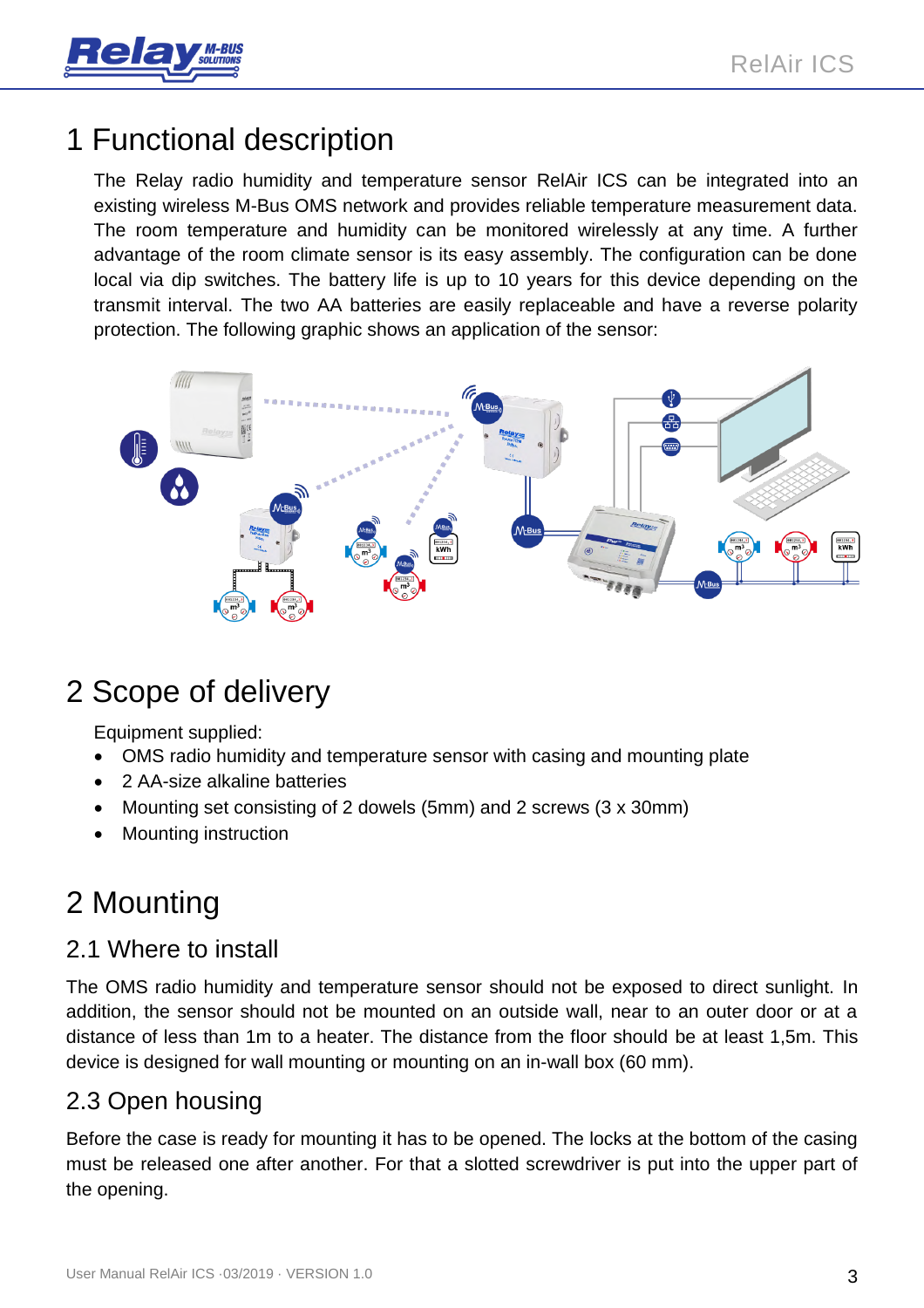



Repeat this process at the second lock. After that the front cover can be lifted from the mounting plate.



### <span id="page-3-0"></span>2.4 Mounting plate

The mounting plate is marked with UP and DOWN for the correct orientation. It can now be mounted on the wall with the help of the supplied dowels and screws.



The screw head may not extend beyond the edge of the mounting plate, otherwise the electronics can be damaged when closing the housing!

The long holes arranged in a circle at a distance of 60mm can be used for easy mounting on a flush-mounting or wall mount box.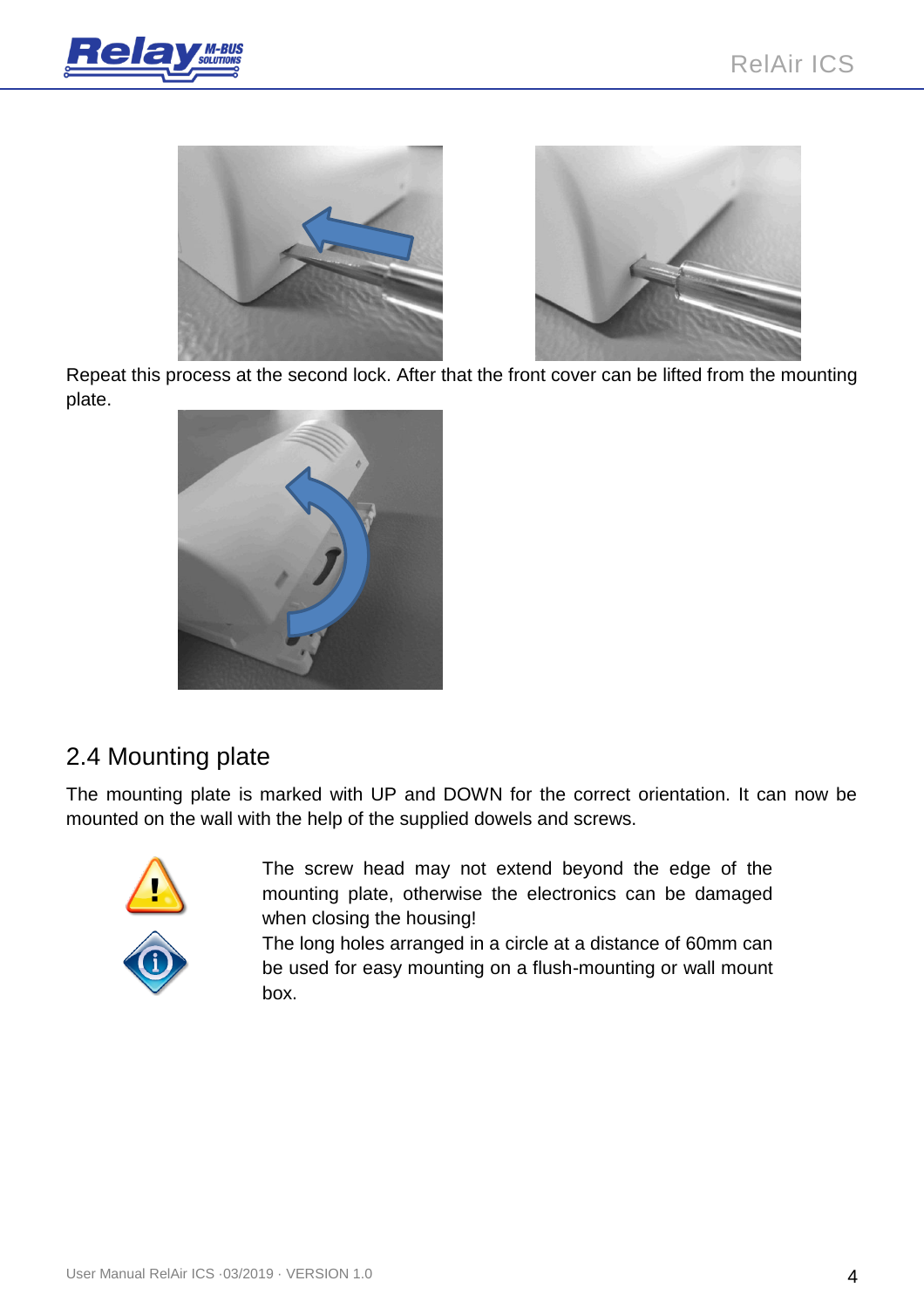

### <span id="page-4-0"></span>2.5 Circuit board

#### <span id="page-4-1"></span>2.5.1 Remove the Circuit board

Now the printed circuit board is tilted out of the front cover by pulling at the edge of the semicircular cavity.



#### <span id="page-4-2"></span>2.5.2 Configuration

The configuration of the OMS in house /humidity and temperature sensors can be done via DIP switch. The functions of the DIP switch are shown in a table below the battery at the PCB (between the battery holders). Before changing a configuration, the batteries should be removed. Then the configuration can be customized via the DIP switches. After that the batteries can be inserted again. The changes are applied with transmission of the next telegram or with the restart of the sensor.



| Encryption       | 1              |            |
|------------------|----------------|------------|
| Enable           | ON             |            |
| <b>Disable</b>   | <b>OFF</b>     |            |
| wM-Bus           | $\overline{2}$ |            |
| Mode             |                |            |
| S-Mode           | ON             |            |
| T-Mode           | <b>OFF</b>     |            |
| <b>TX</b>        | 3              | 4          |
| Interval         |                |            |
| 1 min            | ON             | ON         |
| 5 min            | <b>OFF</b>     | ON         |
| $10 \text{ min}$ | ON             | <b>OFF</b> |
| 15 min           | OFF            | OFF        |



Between taking out the batteries and re-insert should be at least 30 seconds to secure that the device has done a reboot safely. Please contact us by email to info@relay.de to ask for the key if you want to use the encryption..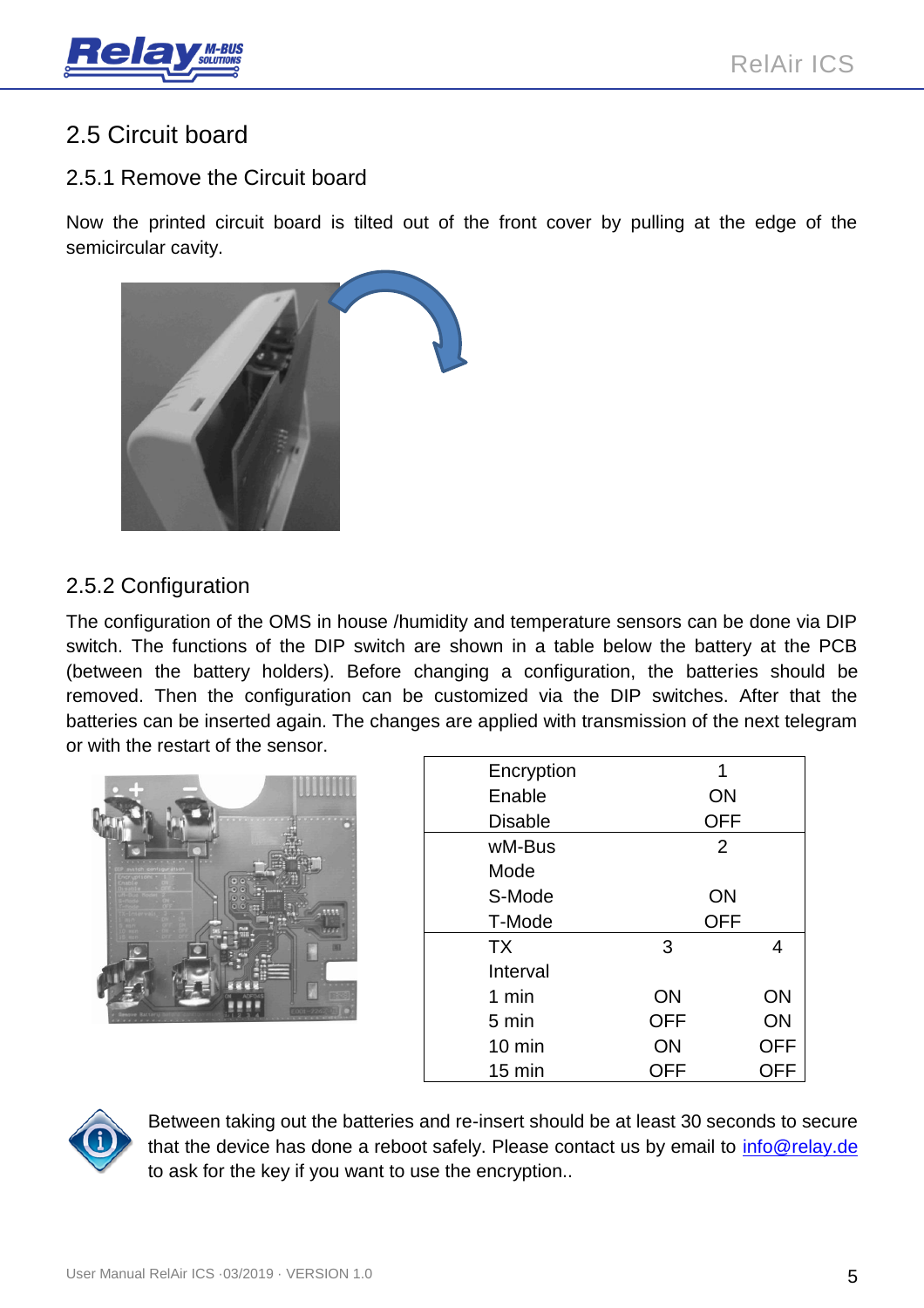

#### <span id="page-5-0"></span>2.5.3 Insert batteries

Now the batteries will be inserted. Therefor it is important to secure the correct polarity. Here standard AA cells with a voltage of 1.5 V are used.



#### <span id="page-5-1"></span>2.5.4 PCB mounting

Thereafter the circuit board with the batteries ahead is placed back into the front cover.



Attention on the orientation! On the circuit board and on the label of the Front cover it is marked with arrows up.

#### <span id="page-5-2"></span>2.5.5 Front Cover

As a last step, the front cover together with the electronics is clipped on the mounting plate. For that the front Cover is hinged to the upper edge of the mounting plate and then pressed firmly.

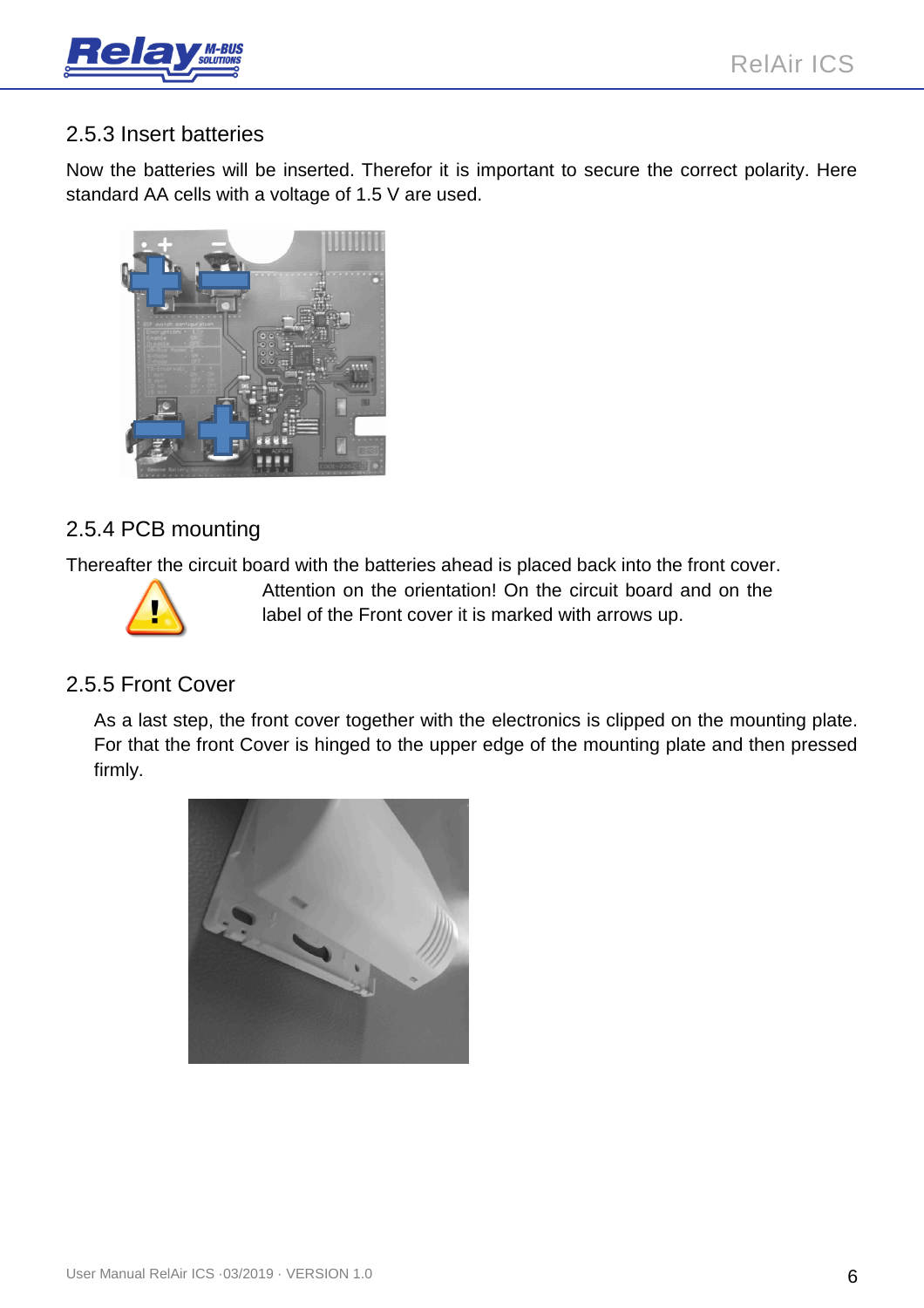

## <span id="page-6-0"></span>3 Telegram description

The telegram has a specific basic structure (without checksum):

| <b>Field</b>    | <b>Description</b>                                       | Value      |
|-----------------|----------------------------------------------------------|------------|
| L-Field         | Length of telegram 46 Byte                               | 2Eh        |
| C-Field         | Type of telegram: SND_NR                                 | 44h        |
| M-Field         | Manufacturer-ID:                                         | <b>ACh</b> |
|                 | $REL = Relay GmbH$                                       |            |
| M-Field         | "REL" is identical with the part "Manufacturer ID" of    | 48h        |
|                 | the serial number at the equipment indicator.            |            |
| A-Field         | Serial number:                                           | 11h        |
| A-Field         | $ID = e.g. 08154711$                                     | 47h        |
| A-Field         | Identical with the part "Fabrication Number" of the      | 15h        |
| A-Field         | serial number at the equipment indicator.                | 08h        |
| A-Field         | Version: 2; Identical with the part "Fabrication Block"  | 02h        |
|                 | of the serial number at the equipment indicator.         |            |
| A-Field         | Type of device: Room sensor                              | 1Bh        |
| <b>Ci-Field</b> | Control field: "Response from Device"                    | 7Ah        |
| <b>AccNo</b>    | Access number: e.g. 65. Is increased by 1 at each        | 41h        |
|                 | transmission with updated data.                          |            |
| <b>Status</b>   | Status field: Normally 0. In case of "battery empty"     | 00h        |
|                 | the "LowPower" and the "Permanent error" bit are         |            |
|                 | set.                                                     |            |
| Config. Word    | Configuration field: NNNNCCHHb If encryption is          | 00h        |
|                 | deactivated then 00h, otherwise the number of            |            |
|                 | encrypted blocks (e.g. 1 block = $10h$ ).                |            |
| Config. Word    | Configuration field: BAS0MMMMb If encryption is          | 00h        |
|                 | deactivated then 00h, otherwise encryption mode 5        |            |
|                 | (05h). If potential for synchronous release the S bit is |            |
|                 | set additionally.                                        |            |
| <b>AES Ver.</b> | <b>AES</b> verification                                  | 2Fh        |
| AES Ver.        | <b>AES</b> verification                                  | 2Fh        |
| DR <sub>1</sub> | DIF: 0Ah = 4 Digit BCD coded                             | 0Ah        |
| DR <sub>1</sub> | VIF: 66h = temperature * $10^{-1}$ °C                    | 66h        |
| DR <sub>1</sub> | Value: e.g. 23,7°C                                       | 37h        |
| DR <sub>1</sub> |                                                          | 02h        |
| DR <sub>2</sub> | $DIF: OAh = 4 Digit BCD coded$                           | 0Ah        |
| DR <sub>2</sub> | $VIF: FBh = First extension table$                       | <b>FBh</b> |
| DR <sub>2</sub> | VIFE: $1Ah =$ relative humidity $* 10^{-1}$ %            | 1Ah        |
| DR <sub>2</sub> | Value: e.g. 37,8%                                        | 78h        |
| DR <sub>2</sub> |                                                          | 03h        |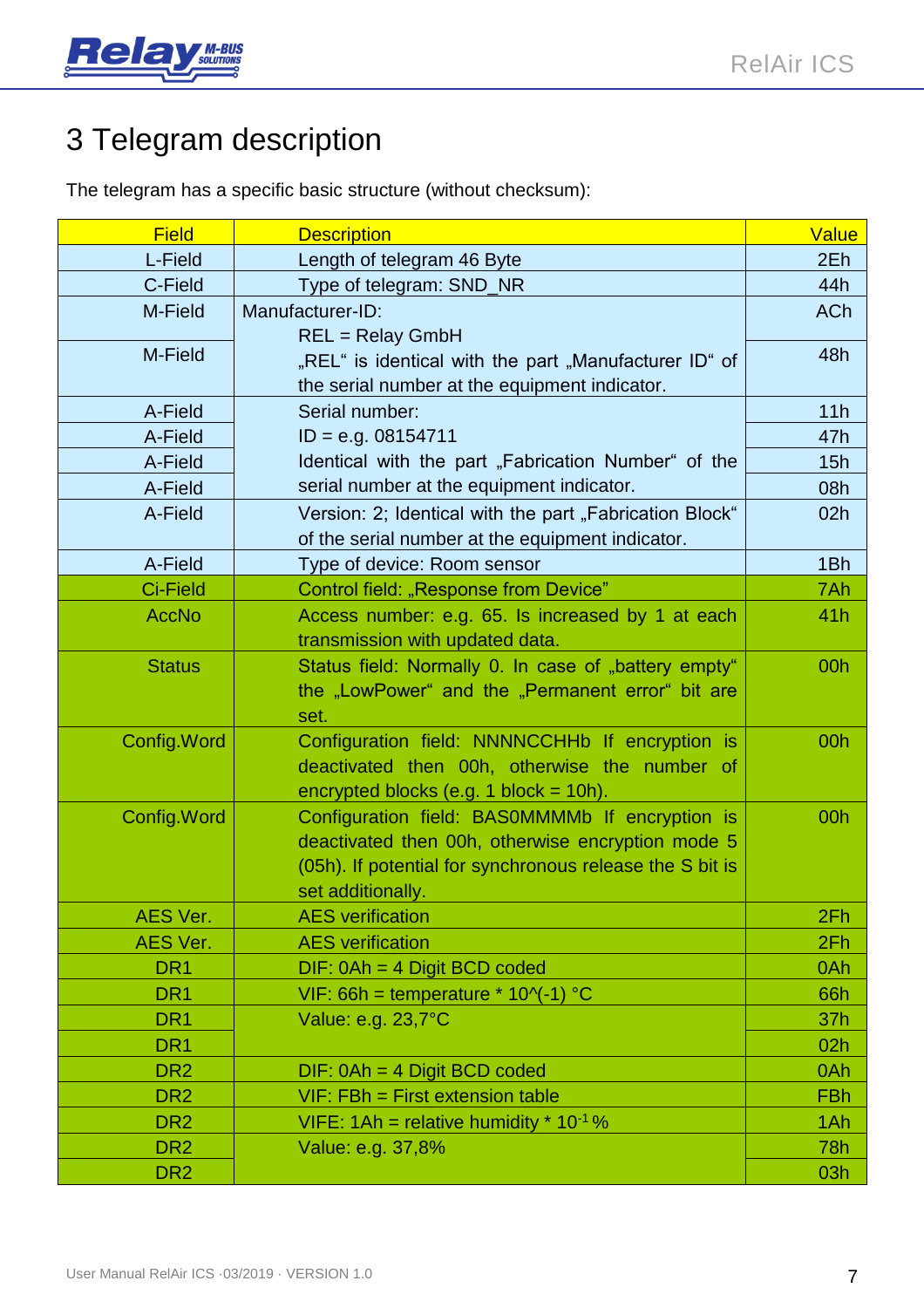

| DR <sub>3</sub> | $DIF: 02h = 16Bit Integer / Binary$                  | 02h             |
|-----------------|------------------------------------------------------|-----------------|
| DR <sub>3</sub> | $VIF: FDh = Second extension table$                  | <b>FDh</b>      |
| DR <sub>3</sub> | $V$ IFE0: 97h = Error Flags                          | 97h             |
| DR <sub>3</sub> | VIFE1: 1Dh = Standard Conform                        | 1 <sub>Dh</sub> |
| DR <sub>3</sub> | Normally 0000h. In case "battery empty" the "Battery | 00h             |
| DR <sub>3</sub> | low" bit is set.                                     | 00h             |
| Fill            | Fill byte                                            | 2Fh             |
| Fill            | <b>Fill byte</b>                                     | 2Fh             |
| Fill            | <b>Fill byte</b>                                     | 2Fh             |
| Fill            | <b>Fill byte</b>                                     | 2Fh             |
| Fill            | Fill byte                                            | 2Fh             |
| Fill            | <b>Fill byte</b>                                     | 2Fh             |
| Fill            | Fill byte                                            | 2Fh             |
| Fill            | Fill byte                                            | 2Fh             |
| Fill            | Fill byte                                            | 2Fh             |
| Fill            | <b>Fill byte</b>                                     | 2Fh             |
| Fill            | <b>Fill byte</b>                                     | 2Fh             |
| Fill            | Fill byte                                            | 2Fh             |
| Fill            | <b>Fill byte</b>                                     | 2Fh             |
| Fill            | Fill byte                                            | 2Fh             |
| Fill            | Fill byte                                            | 2Fh             |

## <span id="page-7-0"></span>4 Label

A Label is applied on the packaging and on the casing of the device. This contains the following information:

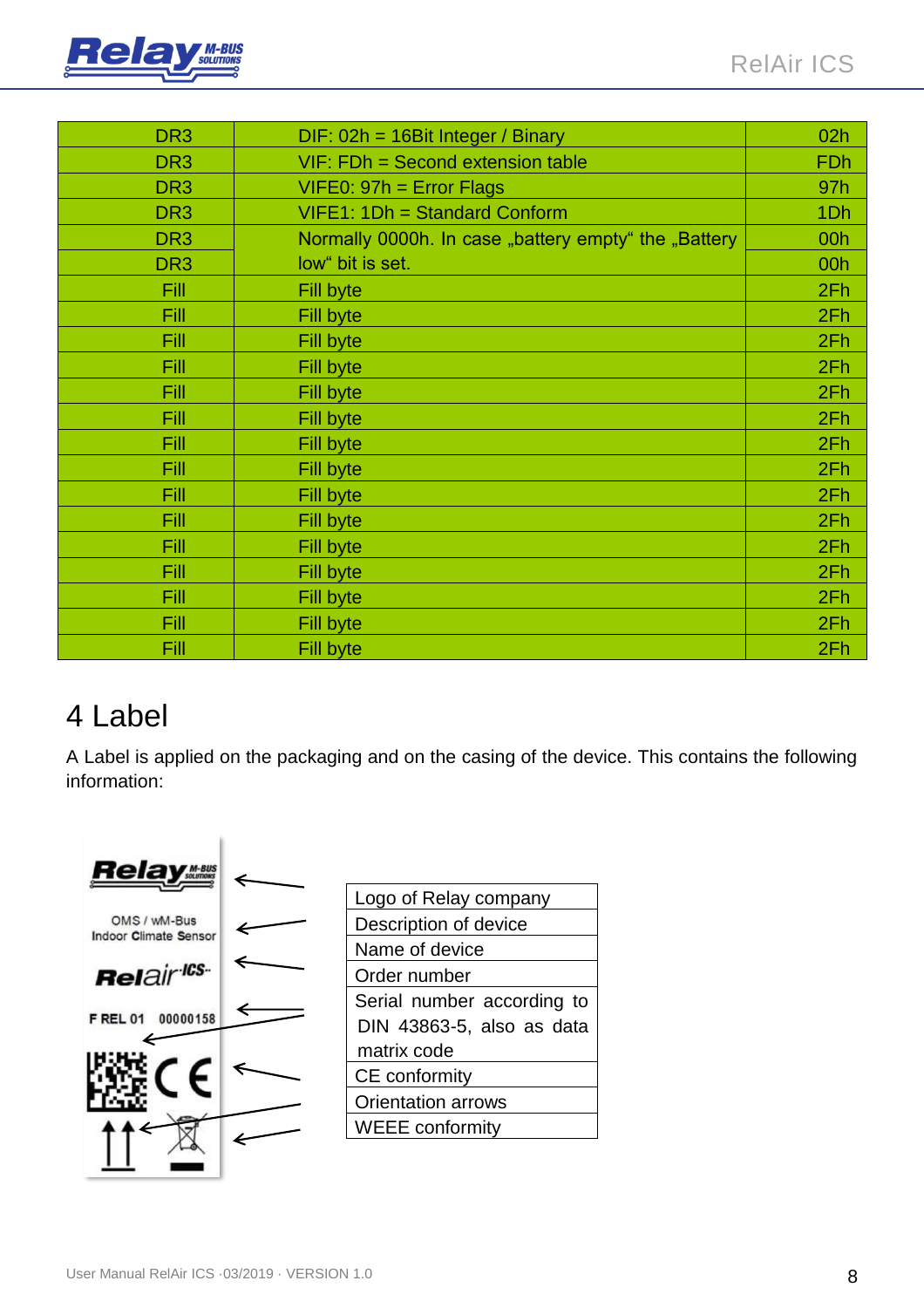

## <span id="page-8-0"></span>5 Technical Data

### <span id="page-8-1"></span>5.1 General

| Mounting              | Wall mounting or mounting on an in-wall box (60 mm) |  |
|-----------------------|-----------------------------------------------------|--|
| Material              | ABS, white                                          |  |
| WxLxH                 | $(80 \times 80 \times 25)$ mm                       |  |
| Protective class      | IP <sub>40</sub>                                    |  |
| Operating temperature | $-10^{\circ}$ C to $+55^{\circ}$ C                  |  |
| Storage temperature   | $-20$ to $+70^{\circ}$ C                            |  |
| Humidity              | 10% to 80% (not condensing)                         |  |

### <span id="page-8-2"></span>5.2 Wireless M-Bus Interface

| Standard          | EN13757-4 and EN13757-3, compatible to OMS                 |  |
|-------------------|------------------------------------------------------------|--|
| Transmit mode     | S1 or T1 (unidirectional) / Frame Format A                 |  |
| Encryption        | Mode 0 (not encrypted) or Mode 5                           |  |
| Transmit interval | Configurable by DIP switches: 1 min, 5 min, 10 min, 15 min |  |
|                   |                                                            |  |

### <span id="page-8-3"></span>5.3 Power Supply

| <b>Battery</b>    | 2 replaceable AA alkaline cells (industrial grade) in scope of supply |
|-------------------|-----------------------------------------------------------------------|
| Batterie lifetime | Transmit interval 15 min. / up to 10 years                            |

## <span id="page-8-4"></span>5.4 Sensors

| Temperature range      | -10 $^{\circ}$ C to +55 $^{\circ}$ C |
|------------------------|--------------------------------------|
| Temperature accuracy   | $\pm$ 0.3 °C                         |
| Temperature resolution | 0.1 °C                               |
| Humidity range         | 20% RH to 80% RH                     |
| Humidity accuracy      | ± 2% RH                              |
| Humidity resolution    | 0.1% RH                              |

## <span id="page-8-5"></span>5.5 Ordering Information

| RelAir ICS<br>Wireless M-Bus Indoor Climate Sensor (Temperature + Humidity) |  |
|-----------------------------------------------------------------------------|--|
|-----------------------------------------------------------------------------|--|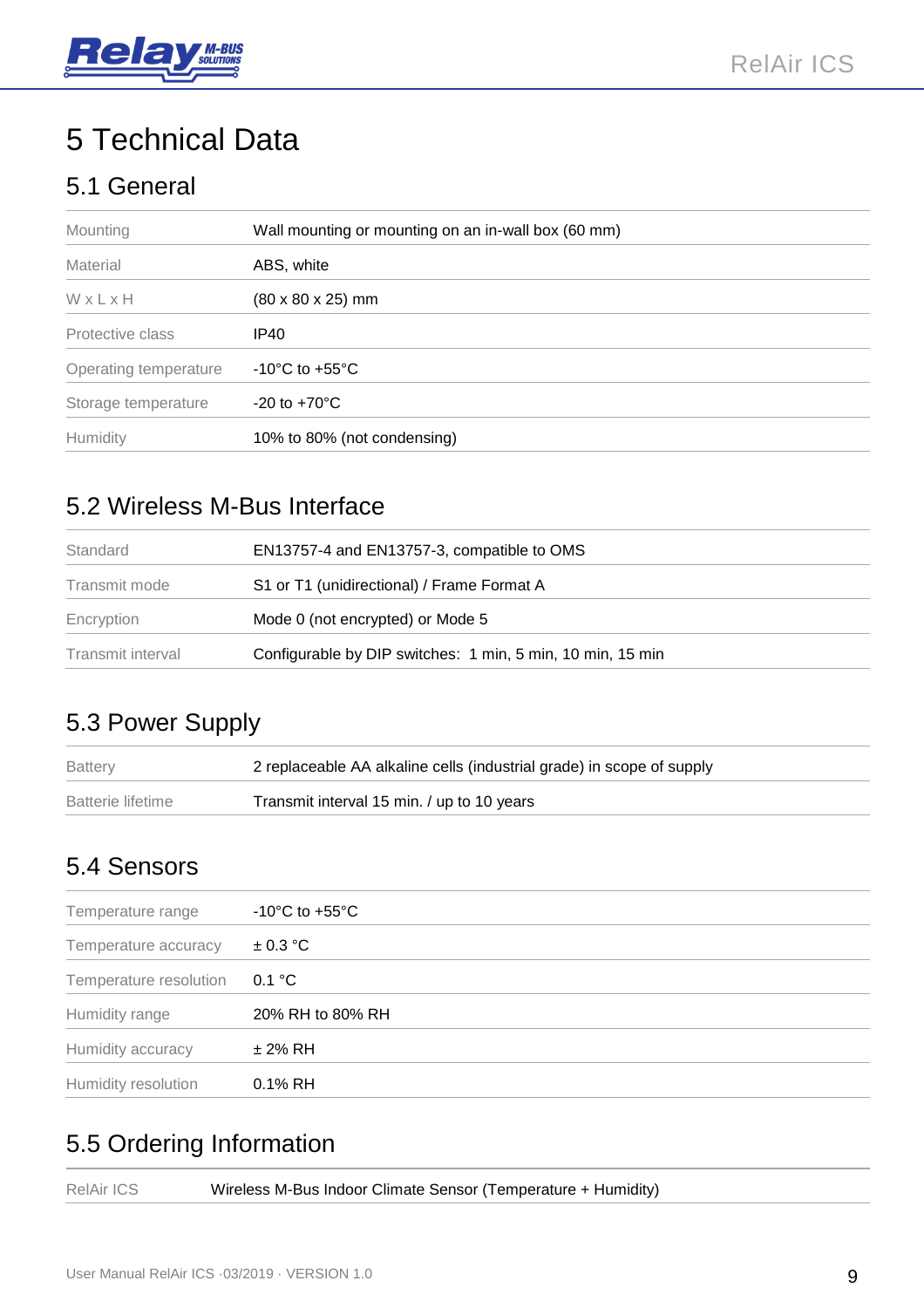

## <span id="page-9-0"></span>**6 CE Declaration**

**Relay Many** 

www.relay.de

#### EU DECLARATION OF CONFORMITY

#### for RelAir ICS

| We the company           | <b>Relay GmbH</b><br><b>Stettiner Str. 38</b><br>D-33106 Paderborn                      |
|--------------------------|-----------------------------------------------------------------------------------------|
| declare that the product | <b>RelAir ICS</b><br>Wireless M-Bus / OMS indoor sensor for<br>temperature and humidity |

is compliant with the requirements of the following directives:

#### R&TTE Directive (1995/5/EC) RoHS Directive (2011/65/EU)

The product has been tested in accordance with the following standards:

| EN 300220-1 V3.1.1                                                          | Radio equipment (SRD) in the frequency range 25 MHz to 1 GHz<br>Part 1: Technical characteristics and methods of measurement                                                                                  |
|-----------------------------------------------------------------------------|---------------------------------------------------------------------------------------------------------------------------------------------------------------------------------------------------------------|
| EN 300220-2 V3.1.1                                                          | Radio equipment (SRD) in the frequency range 25 MHz to 1 GHz<br>Part 2: Harmonised Standard covering the essential requirements<br>of article 3.2 of Directive 2014/53/EU for non specific radio<br>equipment |
| EN 301489-1 V2.2.0                                                          | EMC for radio equipment and services,<br>Part 1: technical requirements                                                                                                                                       |
| EN 301489-3 V2.1.1                                                          | EMC and ERM for radio equipment and services,<br>Part 2: Specific conditions for Short-Range Devices (SRD)<br>operating on frequencies between 9 kHz and 246 GHz                                              |
| EN 60950-1:2006 + A11:2009<br>$+$ A1:2010 + A12:2011 +<br>AC:2011 + A2:2013 | Information technology equipment - Safety - Part 1: General<br>requirements                                                                                                                                   |
| EN 62479: 2011-09                                                           | Assessment of the compliance of low power electronic and<br>electrical equipment with the basic restrictions related to human<br>exposure to electromagnetic fields (10 MHz - 300 GHz)                        |

Paderborn, 04.03.2019

Hatthias Ruther

Matthias Rüther (Development Manager)

EU Declaration of Conformity - RelAir ICS

04.03.19

Page 1 of 1  $\blacksquare$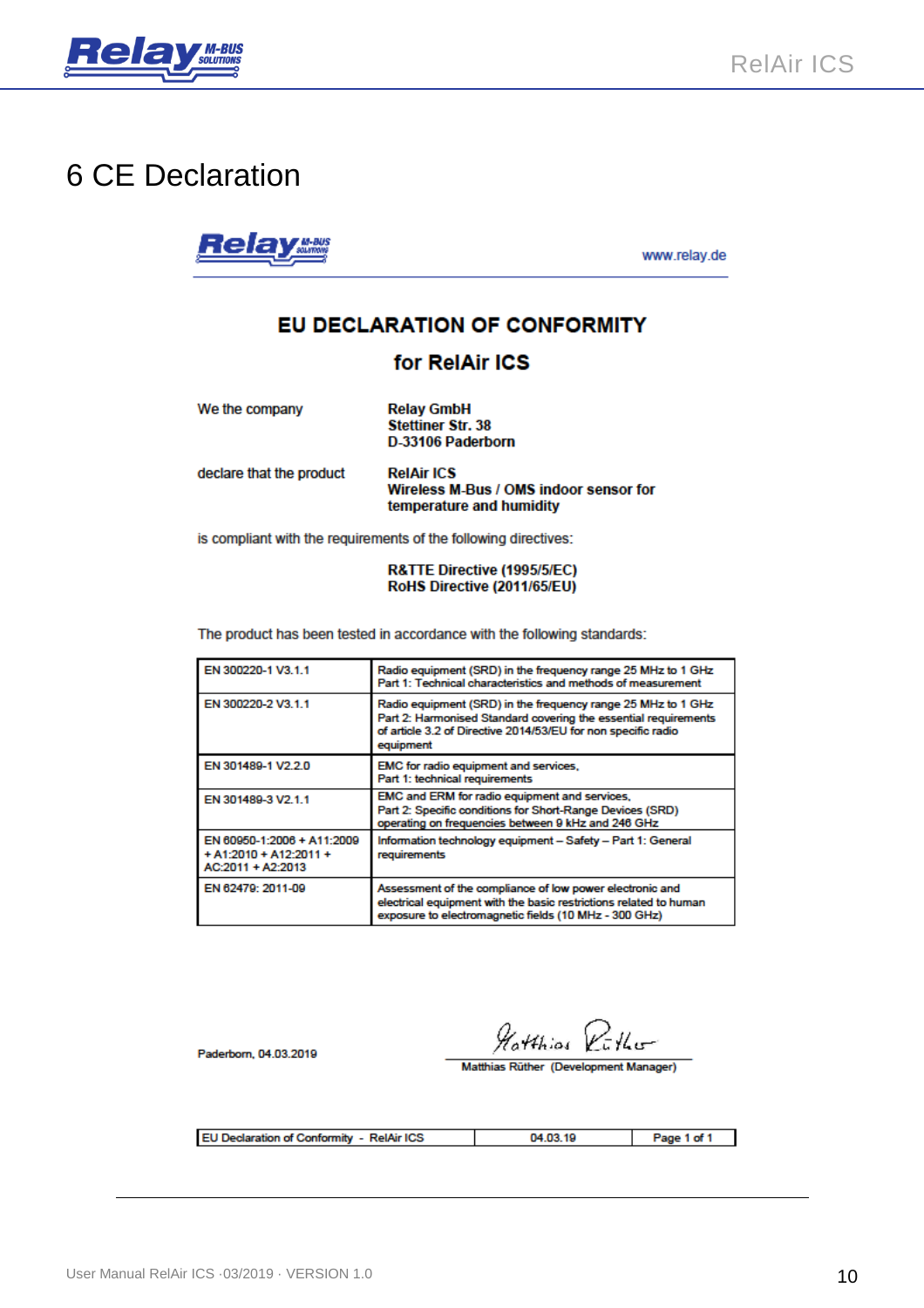

Notes: